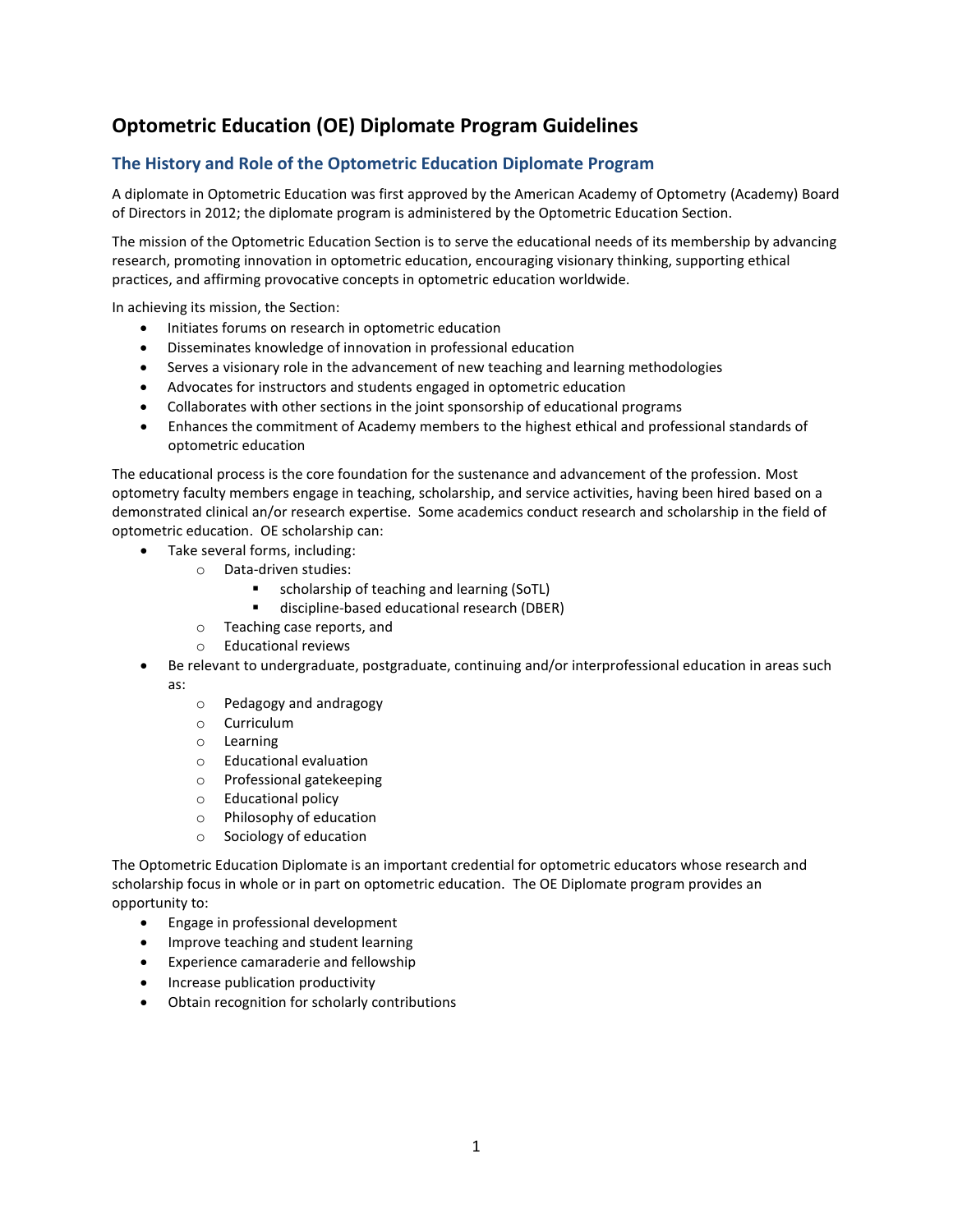# **OE Diplomate Program Eligibility**



Eligibility criteria for applying to the OE Diplomate program are:

- 1. Be a Fellow of the American Academy of Optometry in good standing
- 2. Be a member of the Academy's OE Section
- 3. Have a record of either:
	- At least 5 years of optometric teaching, or
	- At least 3 years of optometric teaching and an optometry residency<sup>1</sup>

For those who apply to the OE diplomate program, the Academy will verify the FAAO standing and OE Section membership and the OE Diplomate Committee (Committee) will verify the teaching record.

# **Lifecycle of the OE Diplomate Program**



<sup>1</sup> The Committee may consider optometric residencies not accredited by the Accreditation Council on Optometric Education (ACOE).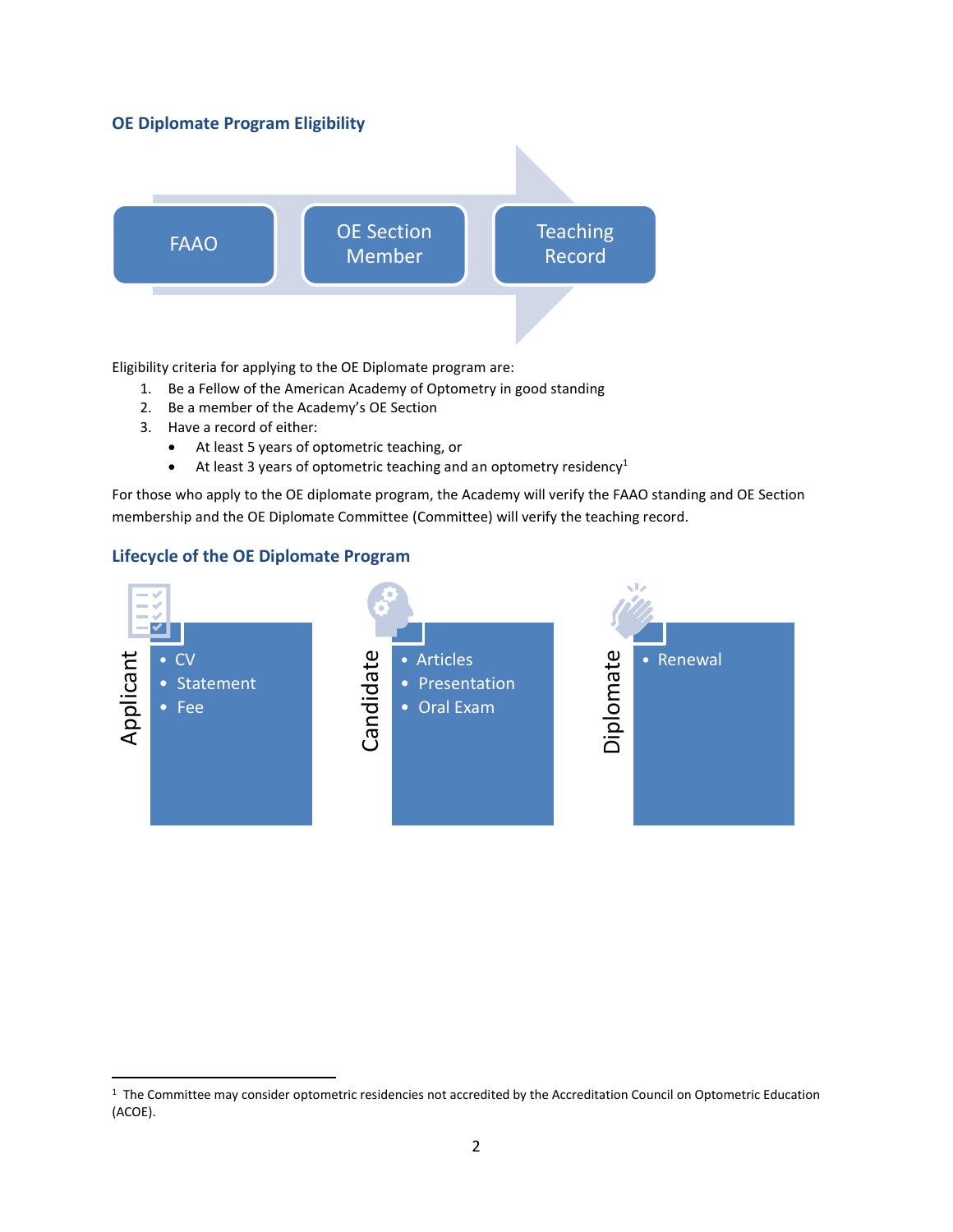# **OE Diplomate Program Application Process**

The application is submitted through the Academy diplomate online [portal](https://www.aaopt.org/membership/sections-sigs/fellows-sections/section-oe/fellows-sections-opted-diplomate) and it consists of an:

- Up-to-date curriculum vitae (CV) that demonstrates:
	- o A record of teaching optometry
	- o Evidence of OE scholarship activity
	- o Evidence of training about education
- Candidate statement
- Academy fee of \$100 US (if accepted)

The Committee believes that success in the program is increased by candidates already having gained some experience with teaching and conducting educational scholarship as well as having completed some training about optometric education. After confirming the required record of teaching, the Committee will evaluate the application based on the following two elements.



This assessment will occur via the applicant's curriculum vitae. If evidence of the OE training is not listed in the CV, applicants will need to specify the training they have completed using the 'Education Training Summary' document found on the OE Diplomat[e webpage.](https://www.aaopt.org/membership/sections-sigs/fellows-sections/section-oe/fellows-sections-opted-diplomate)

#### Curriculum Vitae (CV)

Purpose:

• To review the overall career training, scholarship, teaching and service record and identify specific accomplishments pertaining to OE scholarship and OE training.

Written Submission:

• Applicants will provide their up-to-date CV, which includes their education, employment record, licensure, awards and honors, professional development, publications, presentations, invited talks, funding, teaching (undergraduate, clinical, graduate, continuing), graduate supervision, committees, appointments, memberships, appointments, refereeing, and consulting.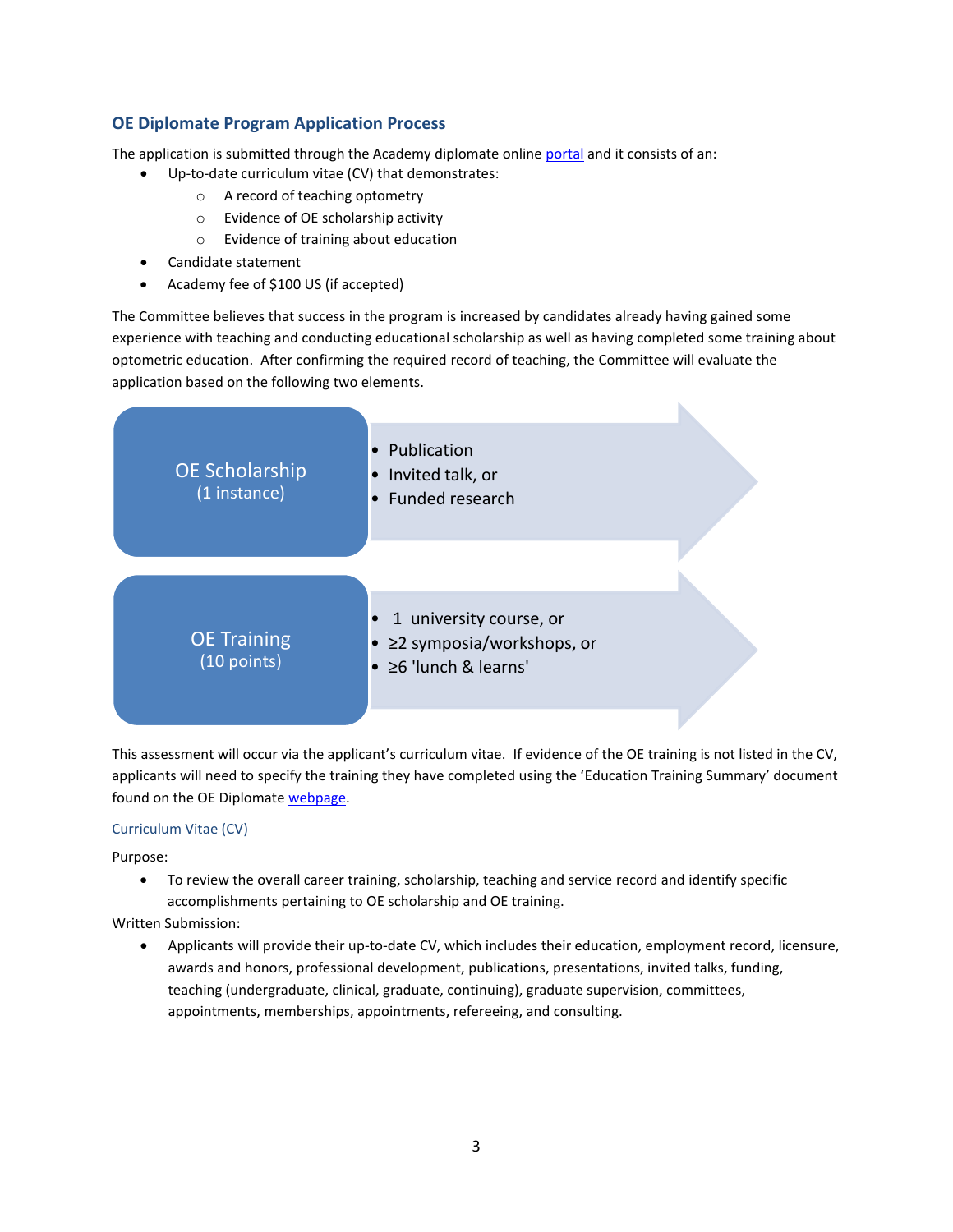- Specific attention will be placed on identifying two areas of activity:
	- o Evidence of OE scholarship<sup>2</sup> : At least **one** instance must be identifiable. It can take any of the following forms:
		- Published abstract, peer-reviewed journal article, book chapter, or book,
		- Invited talk at a regional, national, or international meeting, or
		- Funded research grant
	- $\circ$  Evidence of training about aspects of optometric education (10 points required)<sup>3</sup>: Aspects include but are not limited to training about curriculum, pedagogy, educational theory, educational policy, or educational technology. This can be achieved by one of the following methods or a combination deemed acceptable by the Committee<sup>4</sup>:
		- One university course (10 pts),
		- At least two multi-hour symposia or workshops (10 points), or
		- At least six 'lunch and learn' sessions<sup>5</sup> (10 points)

#### Candidate Statement

Purpose:

• To review the intentions and motivations of applicants for attaining diplomate status and to gain an appreciation of their commitment to optometric education (OE) through evidence of their record of teaching, advanced training in the field of education and commitment to OE scholarship

#### Written Submission:

• Using the 'Candidate Statement' feature of the OE Diplomate Portal, candidates will provide a brief statement elaborating on their motivation for pursuing the OE diplomate and their perspectives on optometric education in the context of the diplomate process (maximum 200 words)

Fellows not admitted to the OE diplomate program within six months will be notified; they can reapply after waiting one year. Fellows who have satisfied the application requirements will be notified that they are now diplomate candidates.

<sup>2</sup> Proof must be provided if the instance cannot be viewed online (e.g., funding letters, talk invitations). The Committee will determine if multi-authored submissions qualify for consideration (applicants must articulate their role in the submission before the Committee renders a decision).

<sup>&</sup>lt;sup>3</sup> If this training is not listed in the CV, applicants must indicate the types of training they have completed using the 'Education Training Summary' document found on the OE Diplomate [webpage.](https://www.aaopt.org/membership/sections-sigs/fellows-sections/section-oe/fellows-sections-opted-diplomate) Proof of training will be required by the Committee (e.g., diplomas, transcripts, confirmed conference registration, attendance certificates, and CE credits for lectures, workshops, symposia, or 'lunch and learns').

<sup>&</sup>lt;sup>4</sup> The Committee's assessment of training allows for different combinations of activities to meet the required 10 points (e.g., approval might be given for a submission that includes one multi-hour symposia plus four 'lunch and learns').

<sup>5</sup> 'Lunch and learn' sessions are typically 1-hour professional development seminars/webinars that address a specific topic.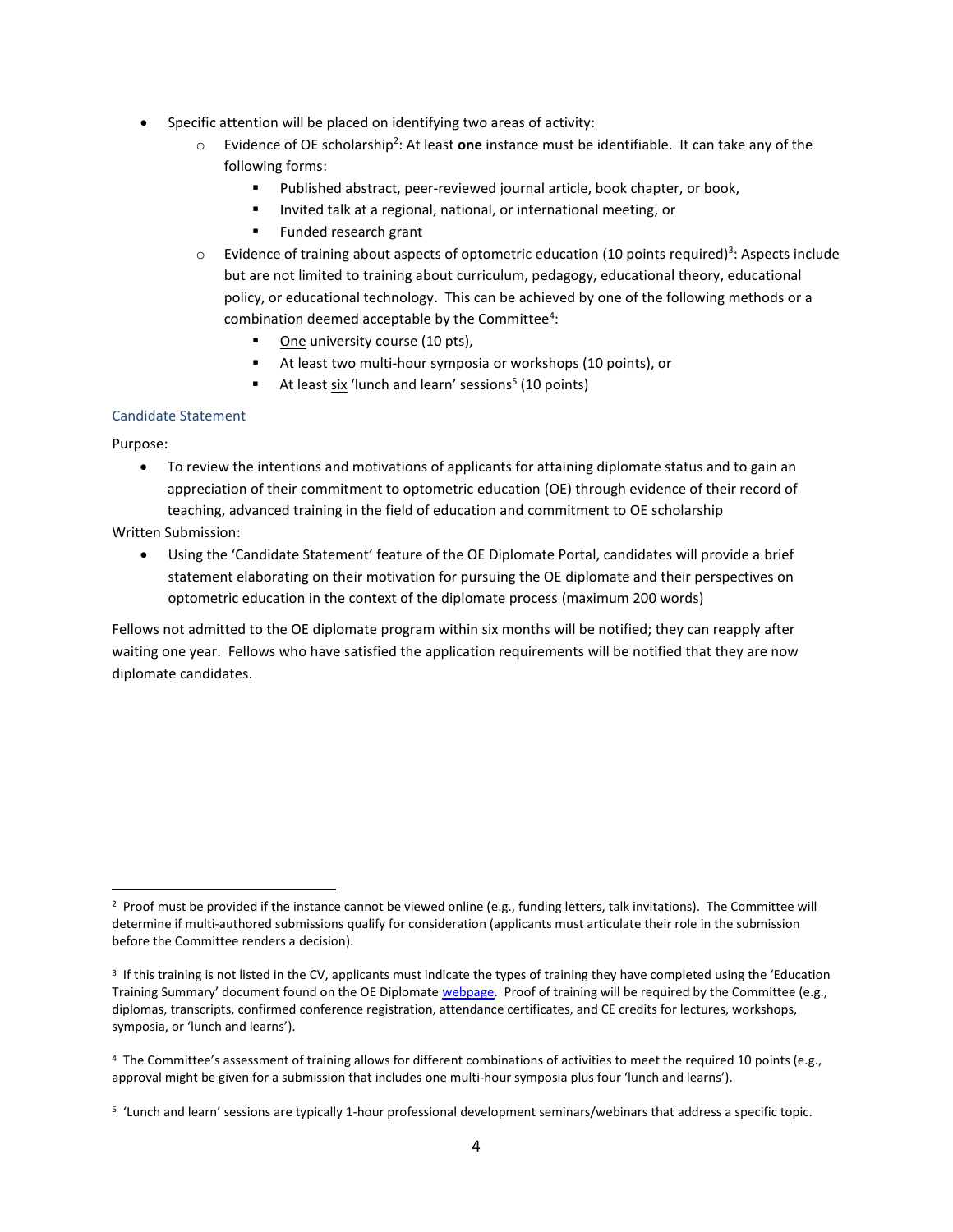## **Candidate Process**

Candidates have a maximum of 5 years to complete the three components of the diplomate process: 1) four articles, 2) oral presentation, and 3) oral examination. If either the oral presentation or final examination is not successfully completed, the candidate must wait a minimum of one year to repeat the component.



\* One article can be substituted with an approved invited talk

#### Articles

Candidates will be required to demonstrate ongoing engagement and expertise in OE scholarship. This will be demonstrated through the submission of original, unpublished written articles, as described below.

Purpose:

- To allow candidates to showcase some of their strengths in educational scholarship, and
- To demonstrate their ability to communicate effectively

Evidence:

- Candidates will submit four, original, written articles of publishable quality. These submissions, which cannot have been submitted for publication yet, are to be based on the OE scholarship activities of candidates. Work may be done in collaboration with others. For multi-author work, the candidate must describe the nature of their contributions and their role relative to the other authors. The Committee will make the determination whether the contribution is substantial enough to count as an article and may require additional documentation. As of March 2021, candidates may request that one of the required four written articles be substituted with an upcoming invited talk; the Committee will determine if this substitution is acceptable<sup>6</sup>.
- Submissions may take the form of:
	- o Data-driven research articles (i.e., scholarship of teaching and learning or discipline-based educational research),
	- o Teaching case reports<sup>7</sup>, or
	- o Critical analyses of current educational concepts

 $6$  An invited talk must be from outside the candidate's optometry institution. The talk abstract and an outline must be approved by the Committee before the talk is given and proof that the talk was given must be provided (the Committee will consider an exception to the 'before requirement' for OE diplomate candidates admitted before March 2021).

<sup>7</sup> Teaching case reports normally include 6 sections: Background, Case Description, Educational Guidelines, Teaching Components, Conclusions, References (e.g., se[e http://journal.opted.org/publication-guidelines/\)](http://journal.opted.org/publication-guidelines/).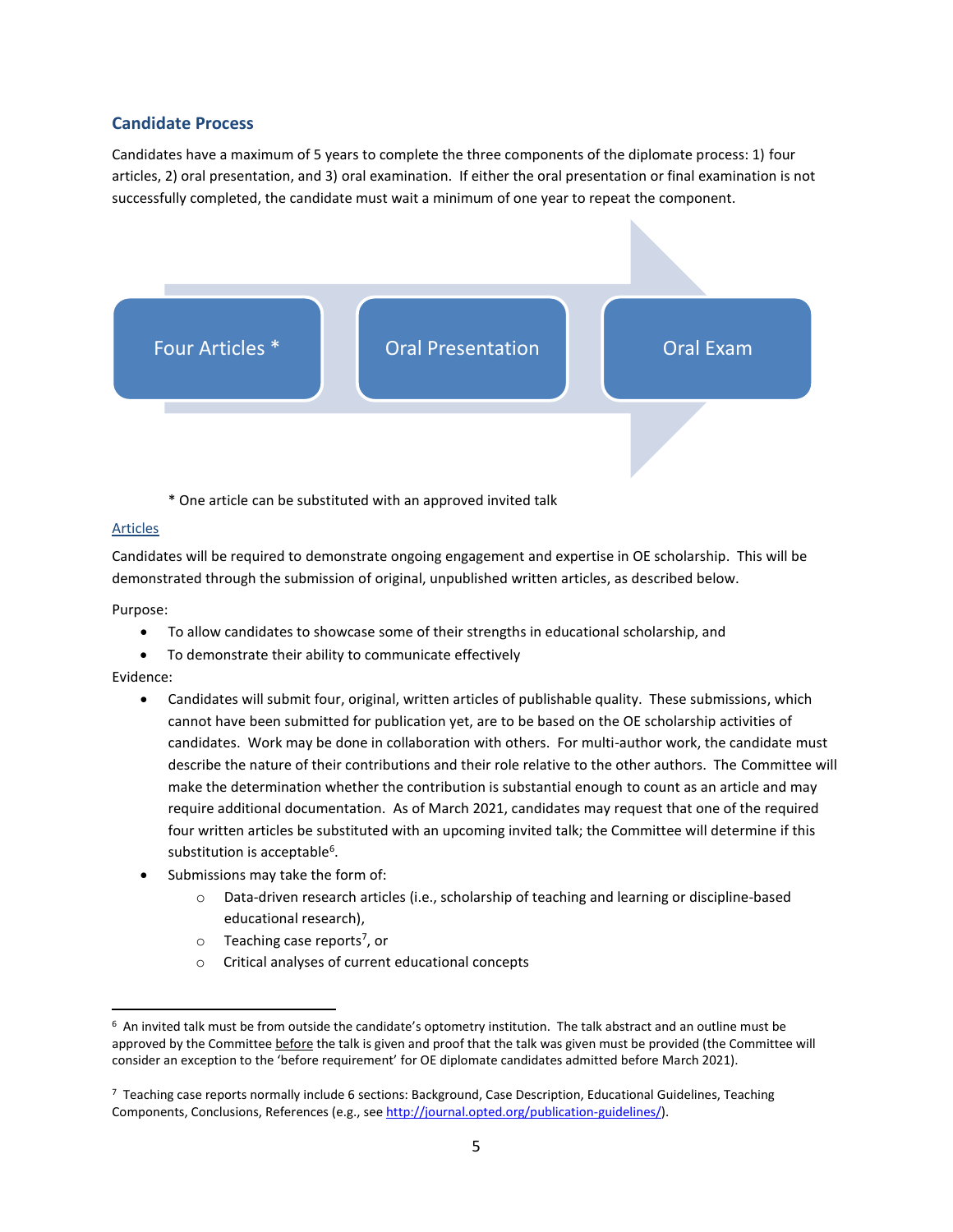Evaluation Criteria:

- Establishing an understanding of the theory, use, strengths & limitations of the educational concepts addressed in the article
- Conveying the impact on optometric education
- Including appropriate and properly cited references
- Demonstrating publishable quality writing

#### Oral Presentation

After the Committee approves the four submitted articles, an oral demonstration will be scheduled during an Academy meeting.

Purpose:

- To allow candidates to share their thought processes and techniques regarding their OE scholarship, and
- To demonstrate their ability to communicate effectively

Presentation:

- Candidates will provide a 30-minute oral presentation before the OE diplomate committee
- Alternatives to a stand-alone oral presentation are possible with the prior approval of the Committee. For example, the oral presentation may include:
	- o Videos or lecture captures to showcase an employed teaching strategy
	- o A paper delivered at the OE Scientific Section or Symposium
- The oral presentation will be based on either:
	- o One of their 4 accepted written OE scholarship articles, or
	- o An alternate OE scholarship topic that has been approved at least two months before the Academy meeting by the Committee (candidates who choose this option will also have to submit a written submission of publishable quality that describes the theory, use, strengths and limitations of the pedagogical concepts raised in their oral presentation)

Evaluation Elements:

- Demonstrating the relevance of the chosen pedagogical method to optometric education
- Exhibiting effective communication strategies

## Oral Final Examination

If the candidate has successfully undertaken all prior components, a final oral examination will be conducted. This examination will normally take place, after the oral presentation during the same annual Academy meeting.

Purpose:

- To justify the approaches to and foundational concepts within all the submitted written documents and the oral presentation of the candidate, and
- To demonstrate the candidate's ability to communicate effectively, in speech

Oral Exam:

• Candidates will discuss, with the Committee, their experience and training in the field of optometric education as well as their OE scholarship submissions

Evaluation Elements:

- Showcasing the applicability of their OE scholarship activity and advanced education to:
	- o Practice at personal, institutional and/or professional levels
- Demonstrating experience and expertise in OE scholarship.